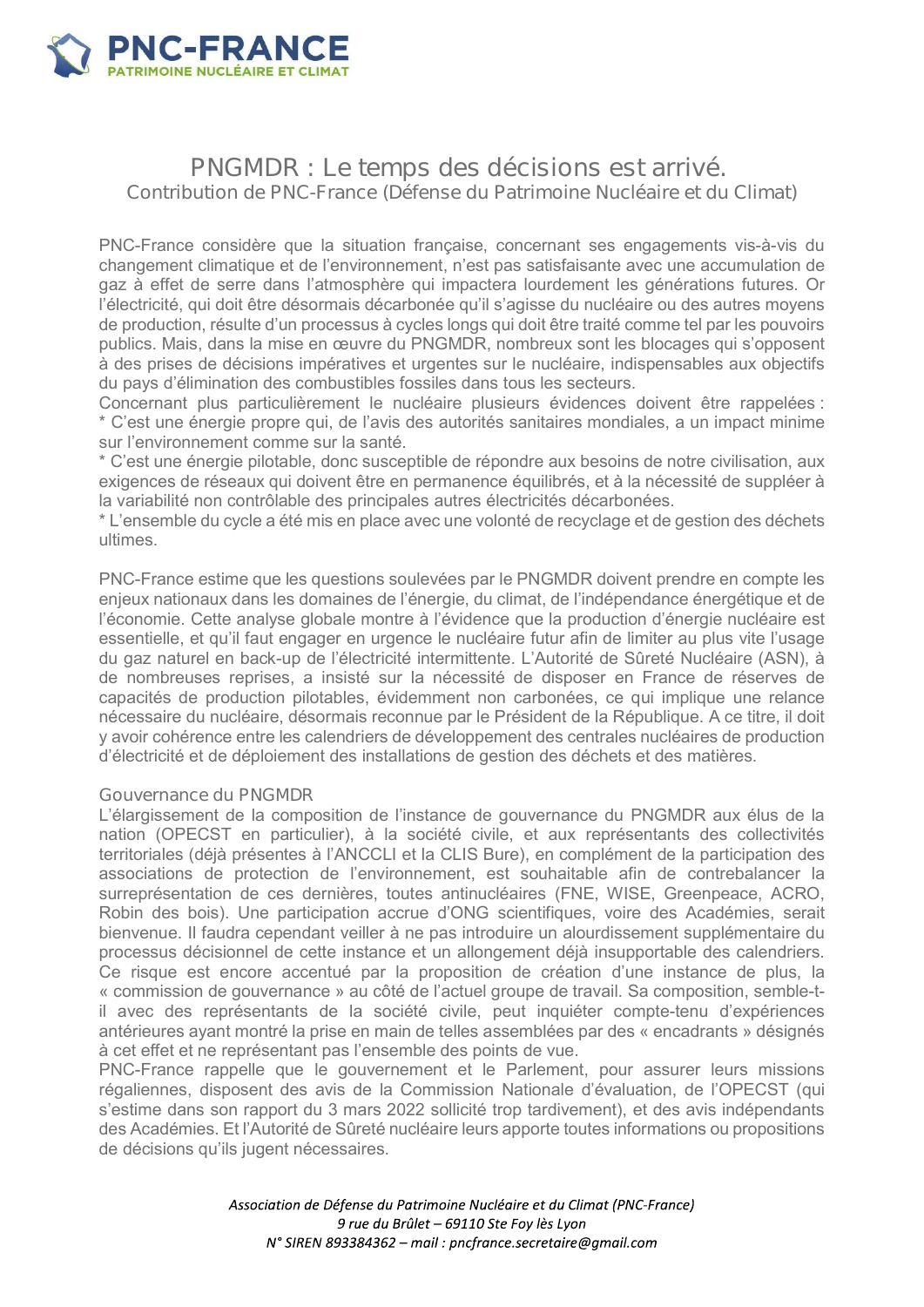

Par ailleurs PNC-France rappelle que cette gouvernance s'ajoute à une gouvernance essentielle, celle de l'ANDRA et de ses partenaires, les « producteurs de déchets », qui portent la responsabilité technique et industrielle des installations et projets, et qui sont responsables des financements. L'équilibre décisionnel semble souvent leur échapper, les pouvoirs publics avant trop souvent montré leurs faiblesses dans tous les domaines touchant à l'environnement depuis dix ans, face à des oppositions aussi radicales que minoritaires. PNC-France approuve que soit portée à au moins 5 ans la périodicité du PNGMDR. C'est ce délai qui a déjà été constaté pour cette révision et on peut se demander si, compte tenu de la lourdeur du processus un délai de 10 ans. soit deux PPE ne serait pas plus justifié, avec bien sûr des mises à jour quand utile sur certains projets pour accélérer le processus décisionnel.

PNC-France approuve la proposition de recentrer l'Autorité de sureté nucléaire dans son rôle d'autorité de contrôle en reportant la responsabilité de l'élaboration du PNGMDR sur le seul ministère chargé de l'énergie. La désignation d'une personnalité extérieure au gouvernement et à l'ASN pour animer les travaux préparatoires sur les orientations stratégiques devrait impliquer qu'elle soit choisie en fonction d'une expérience réelle sur de grands projets d'importance vitale pour la nation et d'une connaissance raisonnable du nucléaire, et non en fonction d'objectifs idéologiques..

L'OPECST a rappelé à juste titre dans son rapport « la valeur d'une expertise qui s'articule sur une légitimité politique représentative. Au fond, il ne s'agit de rien d'autre que de revenir aux bons fondamentaux de la loi dite « Bataille », qui a fait ses preuves ».

## Combustibles usés

PNC-France considère que la France, en adoptant le recyclage des combustibles usés, a pris une décision forte en faveur d'une économie circulaire, soucieuse des ressources naturelles, et réduisant le volume et la nocivité des déchets. Cette politique doit être maintenue fermement, conformément la loi n°2006-739 du 28 juin 2006 (elle stipule dans son article 5 que « La réduction de la quantité et de la nocivité des déchets radioactifs est recherchée notamment par le traitement des combustibles usés et le traitement et le conditionnement des déchets radioactifs »). Deux axes d'action doivent être décidés rapidement :

1- Le lancement de la construction d'un nouvel entreposage centralisé sous eau à La Hague, dont l'urgence a été confirmée par l'ASN, avec une mise en exploitation vers 2030. Le choix du site de La Hague est très important si les délais doivent être respectés, avec ses infrastructures existantes, des moyens de transport robustes et le bénéfice d'un large acquis et de compétences indiscutables.

2- La préparation d'une mise à niveau à l'horizon 2040 des installations de retraitement des combustibles irradiés dans la perspective du nouveau nucléaire (Génération 3, SMR et nucléaire innovant), et d'une exploitation sur la seconde moitié du siècle dans la perspective, avec la quatrième génération, d'assurer à la France une indépendance énergétique à long terme.

La proposition d'étudier les délais de déploiement d'une solution d'entreposage à sec et la nature des combustibles usés qui pourraient y être entreposés, ne doit en aucun cas servir de prétexte à retarder les deux objectifs ci-dessus. Le besoin ne pourrait en effet apparaitre que dans un futur plus lointain, en réponse à un alea hypothétique sur le « cycle du combustible » ou à une évolution de la politique énergétique que le risque climatique rends très improbable.

#### Stockage des déchets FA et FAVL

PNC-France approuve la poursuite des travaux sur la recherche de capacités de stockage supplémentaires au travers de l'identification d'un deuxième centre de stockage, potentiellement implanté sur la zone d'intérêt étudiée sur le territoire de la communauté de communes Vendeuvre-Soulaines.

Le projet de substituer à ce projet des installations de stockage décentralisées, à proximité des sites de producteurs, ne semble pas répondre à un optimum économique ou du point de vue de la protection de la santé des personnes, de la sécurité et de l'environnement. Il obligera par contre à de multiples procédures lourdes de création d'installations, à développer des compétences dispersées, sans négliger les risques d'actions de groupuscules violents.

> Association de Défense du Patrimoine Nucléaire et du Climat (PNC-France) 9 rue du Brûlet - 69110 Ste Foy lès Lyon N° SIREN 893384362 - mail : pncfrance.secretaire@qmail.com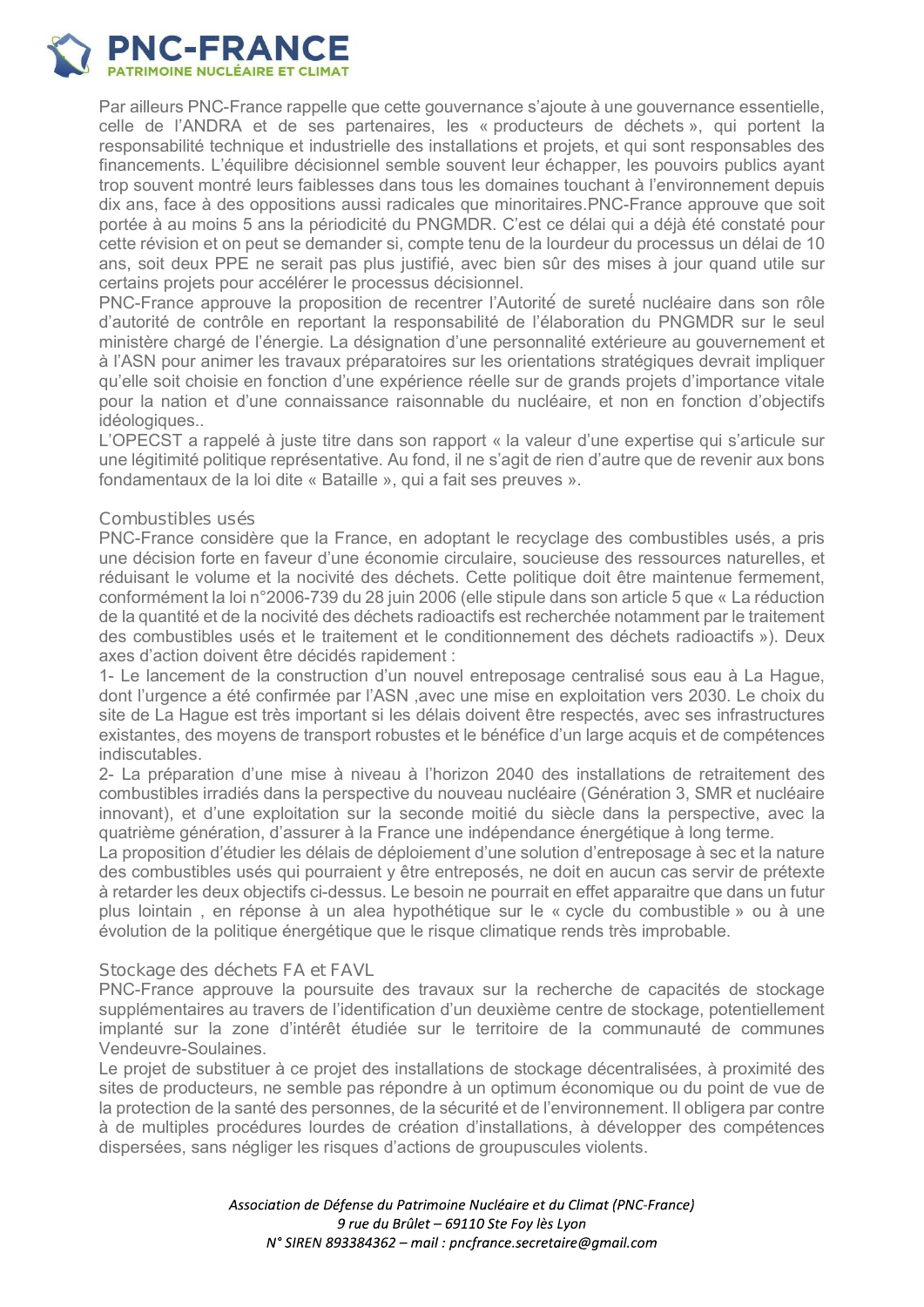

Les déchets TFA

PNC-France s'étonne du manque d'initiative des pouvoirs publics (et de l'ASN) afin de développer le recyclage de déchets quasiment non radioactifs, voire complètement inactifs. Il est surprenant que ces déchets bénéficient d'un seuil de libération dans un pays aussi antinucléaire que l'Allemagne, seuil extrèmement bas (10 microsieverts), et qu'un tel seuil n'ai pas encore été adopté en France. C'est d'autant plus étrange que ces matériaux recyclés allemands peuvent parfaitement être exportés vers la France. Faut-il aussi rappeler que le seuil d'exemption, retenu par la quasi-totalité des pays « nucléaires » est clairement défini dans un Safety standard de l'AIEA.

PNC-France note que l'OPECST a examiné très attentivement cette question, car le futur démantèlement des réacteurs du parc actuel devrait générer de grands volumes de déchets très divers (aciers, bétons, câbles et cuivre, ...), et leur non recyclage conduit à des coûts élevés, directs (stockages) et indirects (leurs substituts), alors que ces matériaux représentent une ressource inutilement gaspillée. L'OPECST a fait de nombreuses propositions en la matière (techniques, législatives et règlementaires) qui mériteraient d'être reprises. Il est regrettable que le Code de santé public ait établi une interdiction générale des déchets TFA qui n'ouvre la voie qu'à de rares et difficiles dérogations. Ne devrait-il pas être révisé ?

PNC-France observe que le seul acquis français concerne le recyclage de métaux après fusion et décontamination, mais que la lourdeur du processus décisionnel fait qu'après 20 ans d'annonces cette voie de recyclage est toujours en attente du « cadre réglementaire applicable à la gestion des déchets de très faible activité, afin d'introduire une nouvelle possibilité de dérogations ciblées permettant, après fusion et décontamination, une valorisation au cas par cas de déchets radioactifs métalliques de très faible activité ». Est-ce en raison d'un risque sanitaire? Non ! C'est une question de gouvernance. Et tout semble fait pour rendre le recyclage trop couteux, en fait impossible.

La question devrait être maintenant prise en charge par l'Etat, après des décades de concertation. Elle devrait couvrir l'ensemble des matériaux concernés par le démantèlement (et en particulier les bétons, ...) et non les seuls métaux. Serait-il acceptable qu'un même démantèlement génère en France un volume de TFA triple de celui de l'Allemagne ou des USA?

#### La gestion des déchets de faible activité à vie longue

Les solutions apportées pour les déchets FAVL doivent être appréciées en fonction de leur réel impact sur la santé, de la diversité des déchets concernés, avec un objectif de coûts acceptables pour la société. Contrairement à l'adage « la sûreté n'a pas de prix », elle en a un et il doit être cohérent avec la dangerosité réelle de ces déchets. Ce sera particulièrement vrai pour les déchets miniers dont l'origine est naturelle.

#### CIGEO et le stockage géologique des déchets HAVL et MAVL

Le gouvernement Suédois a désormais pris la décision, le 27 janvier 2022, d'engager la réalisation d'un stockage géologique des déchets HAVL (les combustibles non retraités en particulier). Le pays devrait être l'un des premiers au monde, après la Finlande, à disposer d'un site de stockage géologique profond vers 2034. Un tel site, pour les déchets nucléaires militaires (des transuraniens en particulier), est en exploitation depuis 1999 aux USA, à 600 m de profondeur. Comment accepter que la France, après 30 ans de recherches à un niveau très élevé, par l'ANDRA et les producteurs bien sûr, mais également par l'IRSN et de nombreuses universités et centres de recherche, se trouve ainsi distancée alors que le site choisi dans l'argile (comme en Suisse) est de qualité remarquable.

PNC-France rappelle que le choix du stockage géologique a été validé par l'ASN et a été approuvé par le gouvernement et le parlement depuis 16 ans maintenant (loi du 28 Juin 2006 qui avait fixé un objectif de mise en service en 2025). Les instances compétentes (OPECST, CNE et Académies) ont examiné en détail les dossiers qui ont été jugés convaincants. Par précaution, des phases de démonstration en froid puis en chaud ont été décidées, qui permettront les éventuels ajustements nécessaires en fonction du retour d'expérience. Le remplissage se fera progressivement, les colis les plus thermiques étant chargés ultérieurement (les verres). Le cas particulier des colis bitumineux, sans difficultés particulières au niveau du chantier, ne devrait pas

> Association de Défense du Patrimoine Nucléaire et du Climat (PNC-France) 9 rue du Brûlet - 69110 Ste Foy lès Lyon N° SIREN 893384362 - mail : pncfrance.secretaire@qmail.com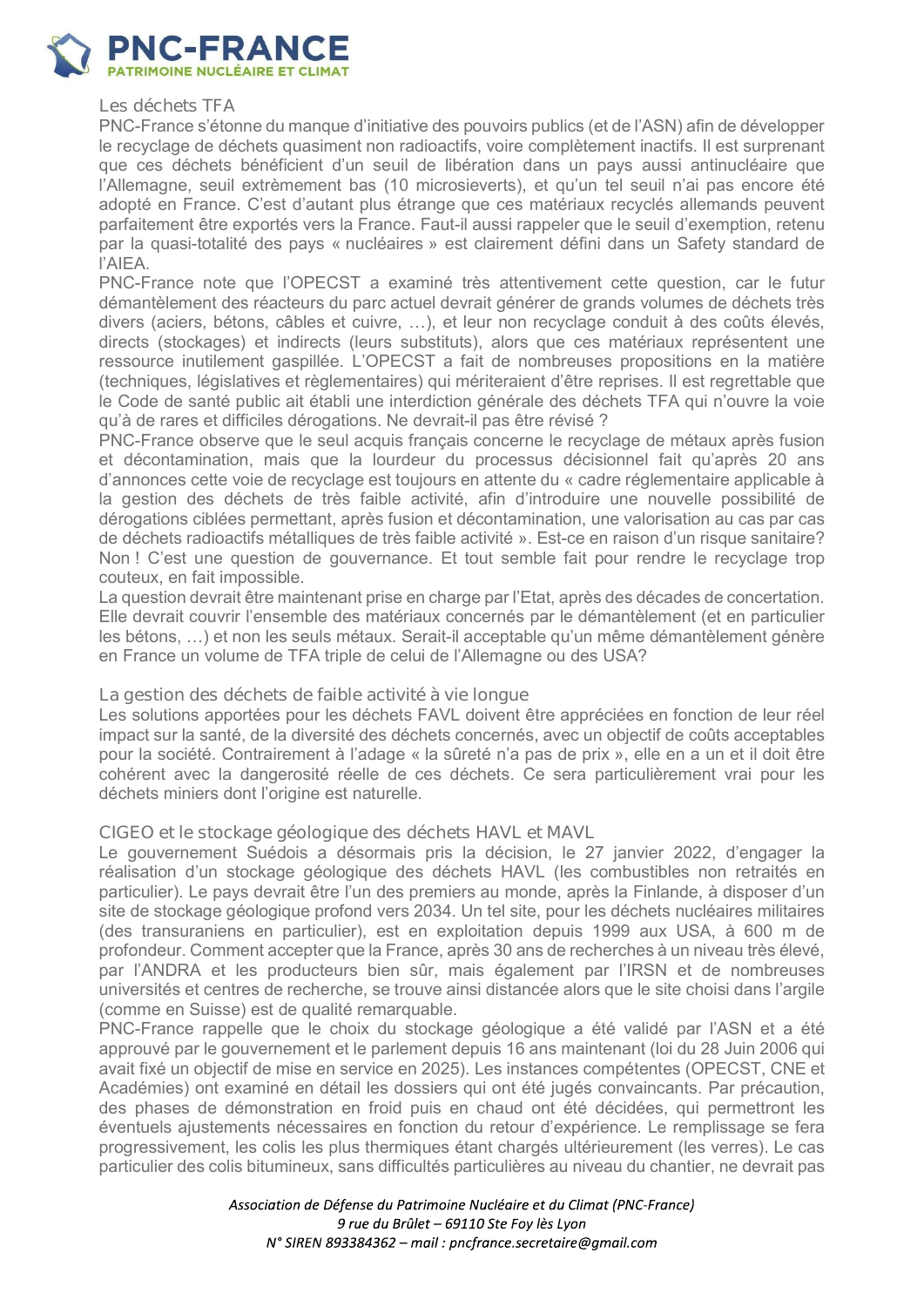

retarder le processus d'autorisation. De même l'aspect réversibilité du stockage, bien présenté par l'ANDRA, est aujourd'hui bien cadré, en particulier temporellement avec une réversibilité qui devient de plus en plus complexe avec le processus de fermeture des galeries. La réversibilité des colis les plus chauds, les verres, ne devrait pas avoir d'intérêt car les matières valorisables. plutonium et uranium ont déjà été récupérées et de même l'essentiel des déchets MAVL contient très peu de matières nucléaires. Les colis de l'inventaire de réserve ont été intégrés dans le projet. ce qui devrait permettre leur prise en charge ultérieure.

La relance, prévue par le gouvernement, de construction de nouveaux réacteurs doit être accompagnée simultanément par l'autorisation d'engagement de CIGEO, donnant ainsi aux citovens une vision globale et cohérente de la politique nucléaire francaise.

En conclusion PNC-France estime que la préparation du site et de son environnement devrait être engagée immédiatement, en parallèle à la procédure conduisant à l'autorisation de construction. La doctrine de développement progressif du site, sur la base d'autorisations successives des aires de stockage, et de leur remplissage, avec des inventaires de référence et de réserve bien établis est satisfaisante.

PNC-France considère par ailleurs que le stockage géologique répond dans les meilleures conditions au besoin de protection des générations futures, ce qui est mondialement reconnu. La proposition d'étudier en parallèle un entreposage à long terme en surface est inacceptable et irresponsable. Elle est présentée essentiellement pour bloquer toute décision sur CIGEO et ainsi faire valoir l'absence de solution opérationnelle de gestion des déchets indispensable pour le développement d'un programme électronucléaire.

Un soutien public à la recherche sur des voies de traitement, en dégageant des pistes sur lesquelles il serait opportun de travailler, au moyen d'une expertise commune de différents organismes de recherche (CEA, CNRS, IRSN, autres organismes de recherche), reste bien sûr souhaitable, en accompagnement de la mise en exploitation progressive de CIGEO et dans la perspective des réacteurs avancés.

#### La gestion des matières radioactives

PNC-France estime que la gestion des matières françaises doit laisser ouverte toutes les pistes conduisant à la production, sur le long terme, d'une électricité nucléaire sûre et décarbonée, qu'il s'agisse des uraniums appauvri et de retraitement, ou dans la perspective d'un multi-recyclage. En ce sens PNC-France est en plein accord avec l'association Sauvons le Climat (SLC) qui a pu s'exprimer auprès de l'OPECST le 3 décembre 2020 sur la proposition du ministère, incompréhensible, de classer comme déchets les uraniums appauvri et de retraitement. Il s'agit en effet de matières hautement valorisables, dont l'utilisation est ouverte par les programmes de réacteurs innovants ou de 4ème génération, aujourd'hui engagés dans de nombreux pays et, suite aux décisions récentes, en France. Cette option est cohérente avec les objectifs de préservation des ressources et de diminution des quantités de déchets ultimes. PNC, en accord avec SLC rappelle également que l'entreposage de ces matières présente des risques très faibles (radioactivité limitée, stabilité chimique, non inflammabilité, volume très restreint et entreposages de conceptions simples). Leurs entreposages dans un cadre sûr et contrôlé est d'un prix très limité en regard de leur potentiel énergétique, quand ces matières constituent un atout inestimable dans la perspective du développement de réacteurs de 4eme génération pour assurer une indépendance énergétique durable.

Le contrôle du caractère valorisable de ces matières, demandé dans les documents présentés, ne nous parait pas demander une révision importante au regard notamment des perspectives envisagées, à long terme, et des volumes en jeu, contrairement aux demandes exprimées dans le cadre des réunions publiques par les associations antinucléaires, dans le but d'interdire leur utilisation. L'ASN elle-même, lors du débat à l'OPECST a reconnu qu'une classification de ces matières en déchets pourrait rendre très problématique leur emploi futur comme matières énergétiques. Dans un tel domaine c'est le potentiel qui est important, et non la preuve d'une utilisation certaine et proche.

> Association de Défense du Patrimoine Nucléaire et du Climat (PNC-France) 9 rue du Brûlet - 69110 Ste Foy lès Lyon N° SIREN 893384362 - mail : pncfrance.secretaire@qmail.com